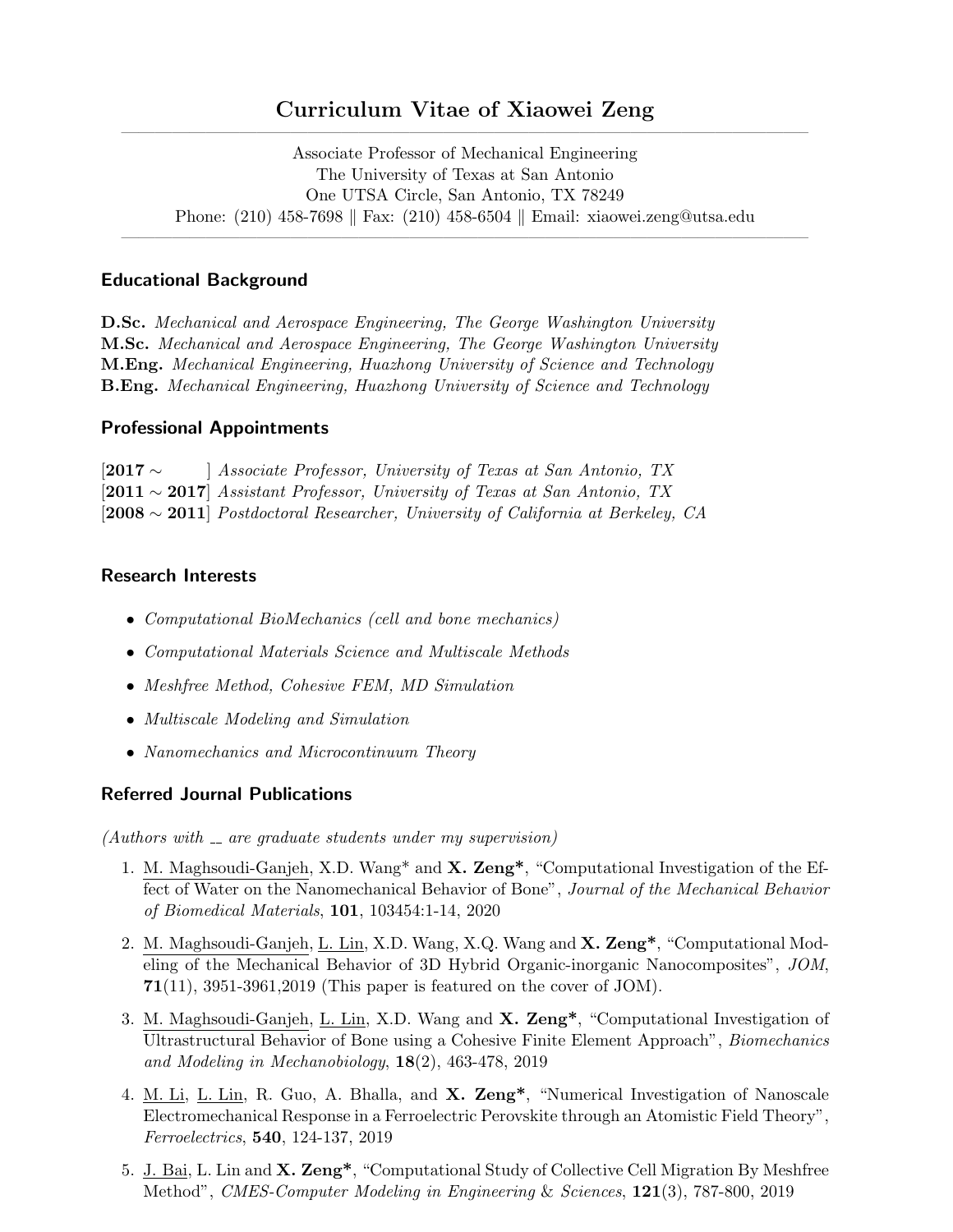- 6. N. Liu, M. Becton, L. Zhang, H. Chen, X. Zeng, R. Pidaparti and X.Q. Wang, "A Coarse-Grained Model for Physical Behavior of Phosphorene Sheet", Physical Chemistry Chemical Physics, 21, 1884-1894, 2019
- 7. M. Maghsoudi-Ganjeh, L. Lin, X.D. Wang and X. Zeng\*, "Bioinspired Design of Hybrid Composite Materials", International Journal of Smart and Nano Materials, 10(1), 90-105, 2019
- 8. L. Lin and X. Zeng\*, "Numerical Investigation of the Role of Intercellular Interactions on Collective Epithelial Cell Migration", Biomechanics and Modeling in Mechanobiology, 17(2), 439-448, 2018
- 9. M. Li, L. Lin, R. Guo, A. Bhalla, and X. Zeng\*, "Numerical Investigation of Size Effects on Mechanical Behaviors of Fe Nanoparticles through an Atomistic Field Theory", Journal of Micromechanics and Molecular Physics, 2(3), 1750010:1-15, 2017
- 10. N. Liu, J. Hong, X. Zeng, R. Pidaparti and X.Q. Wang, "Fracture Mechanisms in Multilayer Phosphorene Assemblies: From Brittle to Ductile", *Physical Chemistry Chemical Physics*, 19, 13083-13092, 2017
- 11. L. Lin and X. Zeng\*, "Computational Study of Cell Adhesion and Rolling in Flow Channel by Meshfree Method", Computer Methods in Biomechanics and Biomedical Engineering, 20(8), 832-841, 2017
- 12. L. Lin, X.D. Wang, and X. Zeng\*, "Computational Modeling of Interfacial Behaviors in Nanocomposite Materials", International Journal of Solids and Structures, 115-116, 43-52, 2017
- 13. L. Lin, J. Samuel, X. Zeng\*, X.D. Wang\*, "Contribution of Organic Interface in Extrafibrillar Matrix to the Mechanical Behavior of Bone using a Novel Cohesive Finite Element Model", Journal of the Mechanical Behavior of Biomedical Materials, 65, 224-235, 2017
- 14. L. Lin, X.D. Wang, and X. Zeng\*, "An Improved Interfacial Bonding Model for Material Interface Modeling", Engineering Fracture Mechanics, 169, 276-291, 2017
- 15. L. Lin, X.Q. Wang, and X. Zeng\*, "The Role of Cohesive Zone Properties on Intergranular to Transgranular Fracture Transition in Polycrystalline Solids", *International Journal of Damage* Mechanics, 26(3), 379-394, 2017
- 16. N. Liu, X. Zeng, R. Pidaparti and X.Q. Wang, "Tough and Strong Bioinspired Nanocomposites with Interfacial Cross-links", Nanoscale, 8, 18531-18540, 2016
- 17. M. Becton, X. Zeng, and X.Q. Wang, "Mechanical Properties of the Boron Nitride Analog of Graphyne: Scaling Laws and Failure Patterns", Advanced Engineering Materials, 18(8), 1444-1452, 2016
- 18. L. Lin and X. Zeng\*, "Computational Modeling and Simulation of Spall Fracture in Polycrystalline Solids by an Atomistic-Based Interfacial Zone Model", Engineering Fracture Mechanics, 142, 50-63, 2015
- 19. M. Becton, X. Zeng, and X.Q. Wang, "Stability of Grain Boundaries and its Effects on the Mechanical Properties of Polycrystalline Graphene", Carbon, 86, 338-349, 2015
- 20. L. Lin, X.Q. Wang and X. Zeng<sup>\*</sup>, "Geometrical Modeling of Cell Division and Cell Remodeling by Voronoi Tessellation Method", CMES-Computer Modeling in Engineering & Sciences, 98(2), 203-220, 2014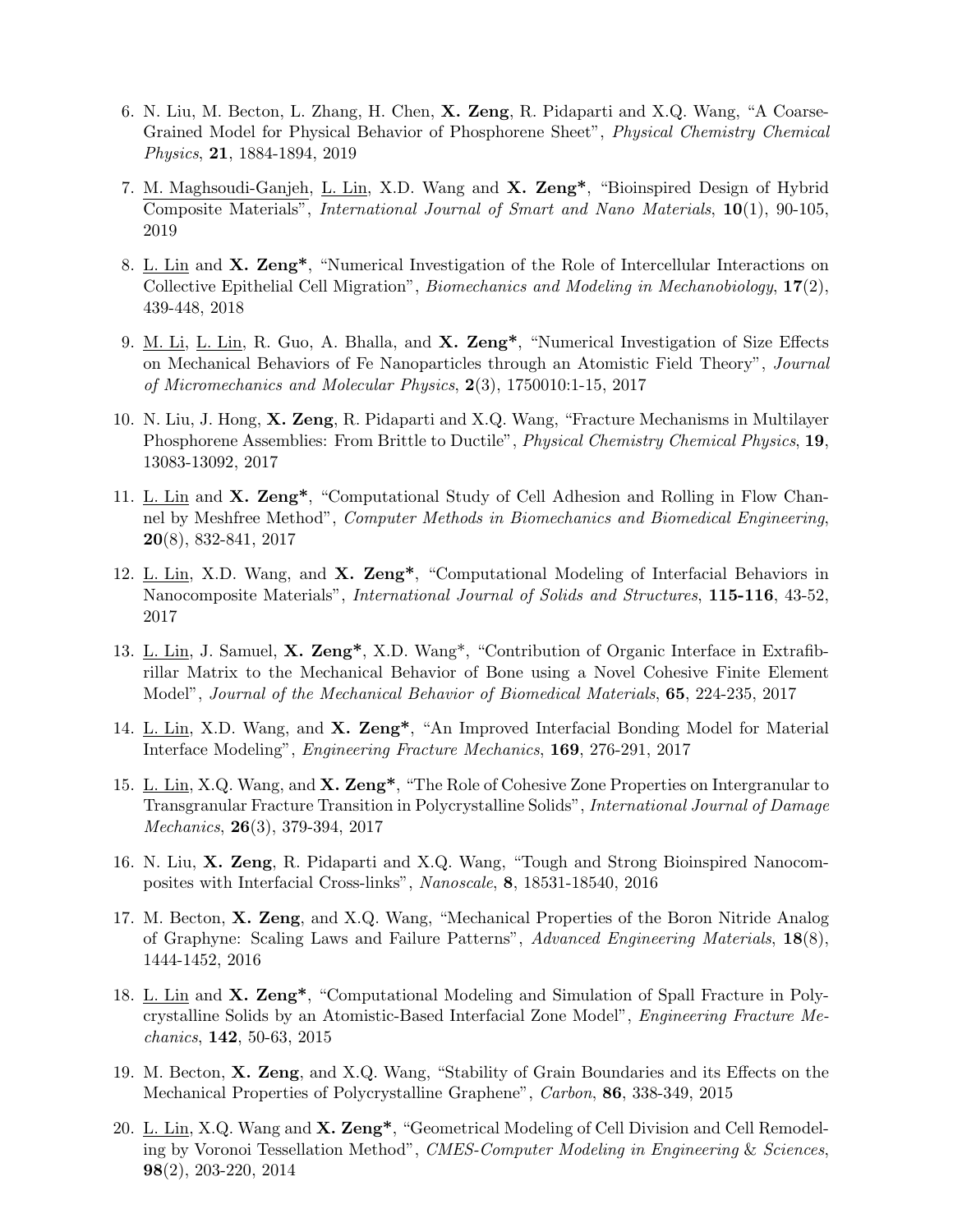- 21. L. Lin, R. Dhanawade, and X. Zeng<sup>\*</sup>, "Numerical Simulations of Dynamic Fracture Growth based on a Cohesive Zone Model with Microcracks", ASCE-Journal of Nanomechanics and Micromechanics, B4014003:1-10, 2014
- 22. X. Zeng<sup>\*</sup> and S. Li, "A Biomechanical Cell Model by Liquid Crystal Elastomers", ASCE-Journal of Engineering Mechanics, 140(4), 04013003:1-10, 2014
- 23. L. Zhang, X. Zeng and X. Wang, "Programmable Hydrogenation of Graphene for Novel Nanocages", Scientific Reports, 3(3162), 2013; DOI: 10.1038/srep031622013.
- 24. X. Zeng and S. Li, "A Three Dimensional Soft Matter Cell Model for Mechanotransduction", Soft Matter, 8, 5765-5776, 2012.
- 25. X. Zeng and S. Li, "Application of a Multiscale Cohesive Zone Method to Model Composite Materials", *International Journal for Multiscale Computational Engineering*, 10(5), 391-405, 2012.
- 26. S. Li, X. Zeng, B. Ren, J. Qian, J. Zhang and A. Jha, "An Atomistic-Based Interface Zone Model for Crystalline Solids", Computer Methods in Applied Mechanics and Engineering, 229-232, 87-109, 2012.
- 27. X. Zeng\* and R. E. Cohen, "Thermo-Electromechanical Response of a Ferroelectric Perovskite from Molecular Dynamics Simulations", Applied Physics Letters, 99, 142902, 2011.
- 28. X. Zeng\*, "Application of An Atomistic Field Theory to Nano/Micro Materials Modeling and Simulation", CMES-Computer Modeling in Engineering & Sciences, 74(3), 183-201, 2011.
- 29. B. Ren, J. Qian, X. Zeng, A. K. Jha, S. Xiao and S. Li, "Recent Developments on Thermomechanical Simulations of Ductile Failure by Meshfree Method", CMES-Computer Modeling in Engineering & Sciences, 71(3), 253-277, 2011.
- 30. X. Zeng and S. Li, "Modeling and Simulation of Substrate Elasticity Sensing in Stem Cells", Computer Methods in Biomechanics and Biomedical Engineering, 14(5), 447-458, 2011.
- 31. X. Zeng and S. Li, "Multiscale Modeling and Simulation of Soft Adhesion and Contact of Stem Cells", Journal of the Mechanical Behavior of Biomedical Materials, 4, 180-189, 2011.
- 32. X. Zeng\*, X. Wang, J. D. Lee and Y. Lei, "Multiscale Modeling of Nano/Micro Systems by a Multiscale Continuum Field Theory", Computational Mechanics, 47, 205-216, 2011.
- 33. B. Ren, S. Li, J. Qian and X. Zeng, "Meshfree Simulations of Spall Fracture", Computer Methods in Applied Mechanics and Engineering, 200, 797-811, 2011.
- 34. X. Zeng and S. Li, "A Multiscale Cohesive Zone Model and Simulations of Fractures", Computer Methods in Applied Mechanics and Engineering, 199, 547-556, 2010.
- 35. Y. Lei, J. D. Lee and X. Zeng, "Response of a Rocksalt Crystal to Electromagnetic Wave Modeled by a Multiscale Field Theory", Interaction and Multiscale Mechanics, 1(4), 467-476, 2008.
- 36. J. D. Lee, Y. Chen, X. Zeng, A. Eskandarian and M. Oskard, "Modeling and Simulation of Osteoporosis and Fracture of Trabecular Bone by Meshless Method", International Journal of Engineering Science, 45(2-8), 329-338, 2007.
- 37. X. Zeng, Y. Chen and J. D. Lee, "Determining Material Constants in Nonlocal Micromorphic Theory through Phonon Dispersion Relations", International Journal of Engineering Science, 44(18-19), 1334-1345, 2006.